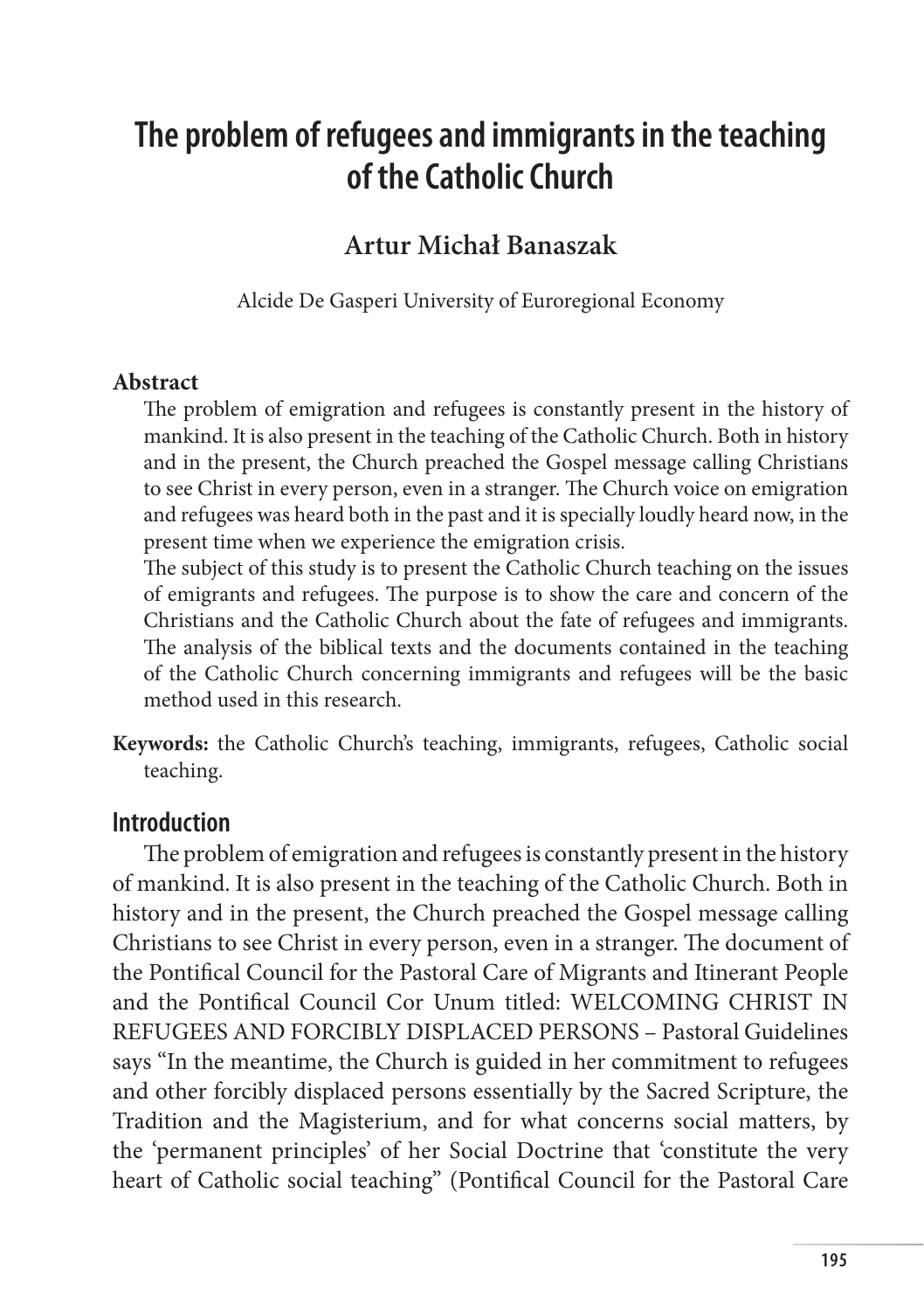of Migrants and Itinerant People and Pontifical Council Cor Unum, 2013, no 5). The Church voice on emigration and refugees was heard both in the past and it is specially loudly heard now, in the present time when we experience the emigration crisis.

The subject of this study is to present the Catholic Church teaching on the issues of emigrants and refugees. The purpose is to show the care and concern of the Christians and the Catholic Church about the fate of refugees and immigrants. The analysis of the biblical texts and the documents contained in the teaching of the Catholic Church concerning immigrants and refugees will be the basic method used in this research. In order to see the very big concern of Church for the emigrants and refugees, we must look to the Bible, to the conciliar documents, pontifical councils' documents and also to the teaching of popes.

It is important to notice that the Catholic Church does not only limit itself to teach about the necessity of taking care of migrants, refugees or other kind of newcomers. The Church also undertakes many different action which are aimed to help all those people who must leave their motherland and due to the different reasons, they must move to other countries or sometimes escape to other countries.

### **1. Concern for the newcomers in the Bible**

It is not possible to talk about the Catholic Church teaching without references to the Bible. In the Gospel of John we can read: "*In the beginning was the Word, and the Word was with God, and the Word was God*" (John 1,1). The word of God contained in the Holy Scripture in the primary and the most important source of Church teaching. Therefore, it is necessary to look first to the texts of Bible because there are the bases of the Catholic Church teaching on the migrants and refugees. The entire teaching of Church, documents, messages, preaching or speeches of other kind are based on the Bible and they are kind of repetition and interpretation of the God's words contained in the books of Old and New Testaments.

The call to take care of foreigners is contained in the Old Testament. There we can find many indications on the treatment of foreigners. In many places of the Old Testament, the stranger is treated as a person in need of support, as well as widows and orphans. In many places of the Old Testament, it is repeated that the Israelites should care for the foreigners because they also were alien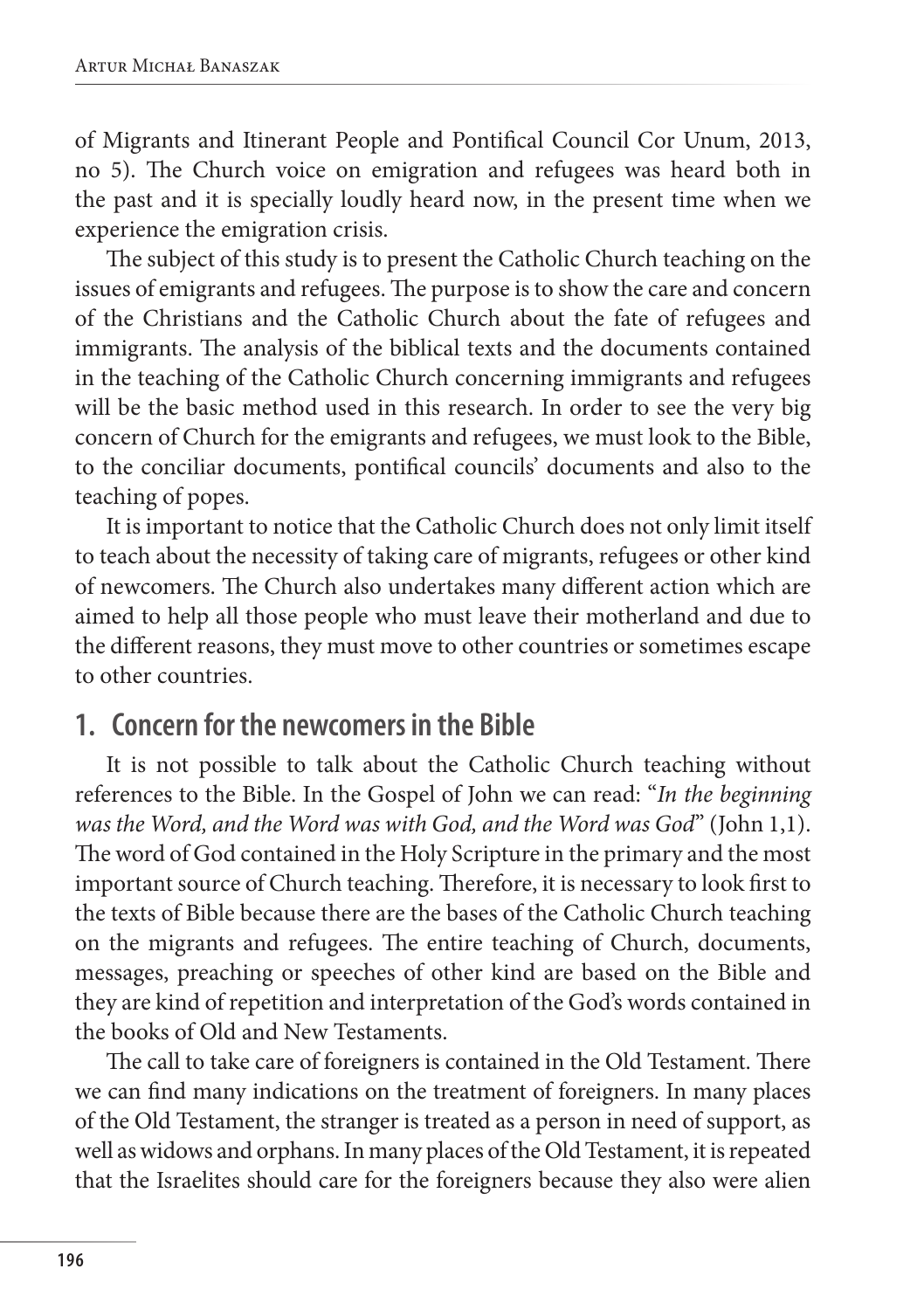when they lived in Egypt. It is worthy to notice that the foreigners, especially those who lived together with the Chosen Nation – "*resident alien*", are specially protected by the law given by God to the Israelites (see: Exodus, 20:10; Numbers, 9:14; Numbers, 15:14; Deuteronomy, 5:14; Deuteronomy, 28:43).

In the book of Leviticus which is the third book of the Greek Old Testament of Christian biblical canons, and the third of five books of the Pentateuch, it is written that: "*When an alien resides with you in your land, do not molest him. You shall treat the alien who resides with you no differently than the natives born among you; have the same love for him as for yourself; for you too were once aliens in the land of Egypt. I, the LORD, am your God*" (Leviticus, 19:33- 34). In the above-quoted biblical text, there is the prohibition to be oppressive to foreigners and the warrant to treat this group of people as well as their own people. This passage directly calls the Israelites to love alien as yourself.

The indication of good treatment to foreigners may also be found in the book of Deuteronomy. This book is a part of the Pentateuch and it consists of three speeches delivered to the Israelites by Moses on the plains of Moab, shortly before they enter the Promised Land. There we can read: "*I charged your judges at that time, 'Listen to complaints among your kinsmen, and administer true justice to both parties even if one of them is an alien*" (Deuteronomy, 1:16). According to this text, the good treating should be shown by just treatment of alien in the court.

The prohibition or dishonesty of poor can be found in another text of the same book. Every Israelites should be honest in relation to people in needs and there should be no difference in treatment between own people and people. The Deuteronomy Book states: "*You shall not defraud a poor and needy hired servant, whether he be one of your own countrymen or one of the aliens who live in your communities*" (Deuteronomy, 24:14).

The next fragment of the book of Deuteronomy gives very specific orders on how to treat foreigners. There we can read: "*You shall not violate the rights of the alien or of the orphan, nor take the clothing of a widow as a pledge. For, remember, you were once slaves in Egypt, and the LORD, your God, ransomed you from there; that is why I command you to observe this rule. When you reap the harvest in your field and overlook a sheaf there, you shall not go back to get it; let it be for the alien, the orphan or the widow, that the LORD, your God, may bless you in all your undertakings. When you knock down the fruit of your olive trees, you shall not go over the branches a second time; let what remains be for*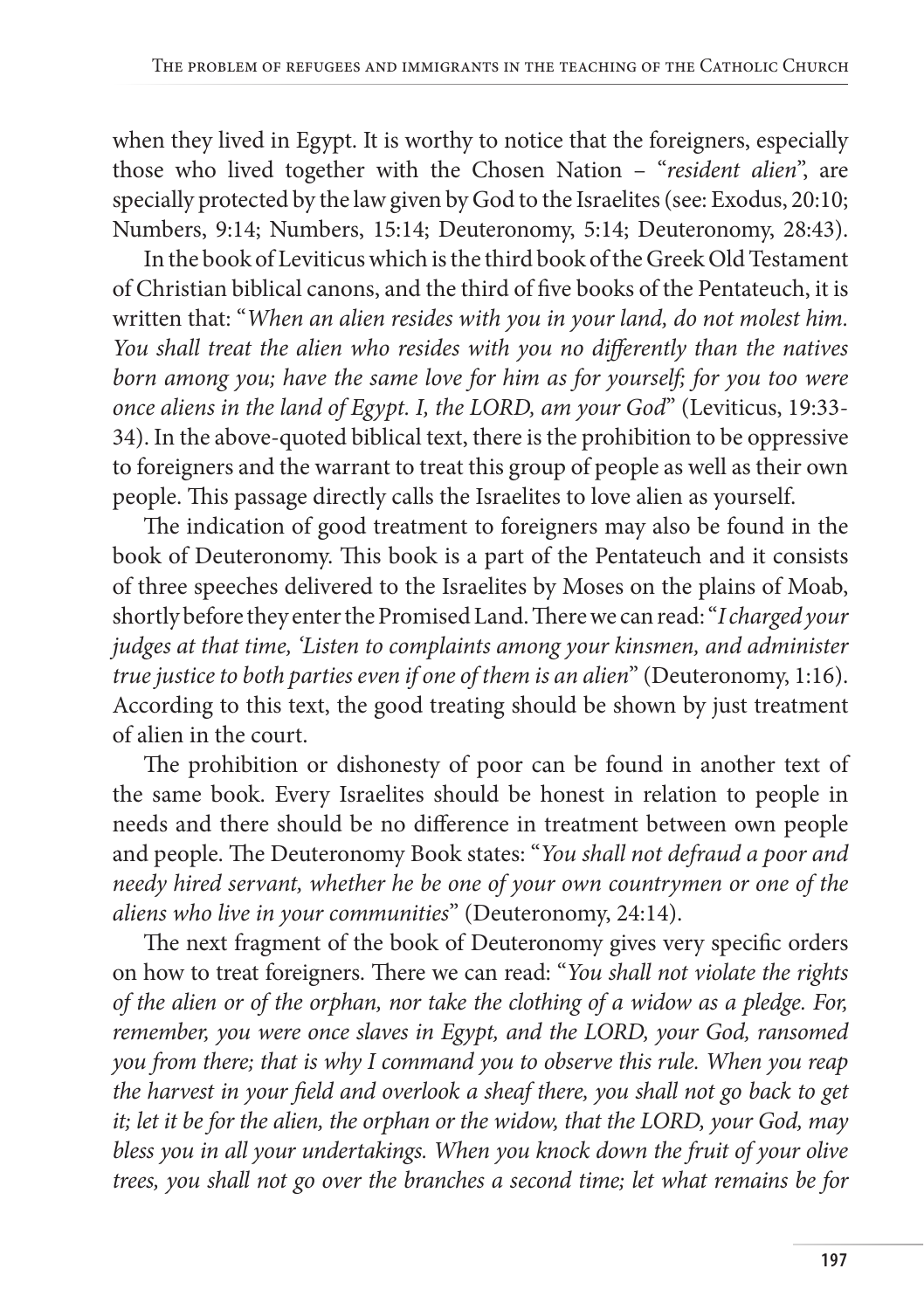*the alien, the orphan and the widow. When you pick your grapes, you shall not go over the vineyard a second time; let what remains be for the alien, the orphan, and the widow. For remember that you were once slaves in Egypt; that is why I command you to observe this rule*" (Deuteronomy, 24:17-22). The text begins with the general statement about the prohibition of violations of the rights of foreign and then there are detailed indications telling about the necessity to feed the people in need, among whom there are also foreigner or aliens.

In the book of Deuteronomy there is a part which is called by some of the biblical scholars as "Blessings and curses". One fragment of this part in this book says: "*Cursed be he who violates the rights of the alien, the orphan or the widow!' And all the people shall answer, Amen!*" (Deuteronomy, 27:19). The blessing and the curses are something natural for style legislation the Middle East. It can be assumed that the status of aliens together with other people in need was very strong and important in the society of Israel. To not violate the rights of foreigner was one of very important legal regulation and the observance of this law was necessary if Israelites wanted to life in harmony with God.

The very similar provisions may be found in the book of Exodus – the second book of Pentateuch which contains the Narrative History and Laws. This part of the Bible "is called Exodus from the Greek word for 'departure' because the central event narrated in it is the departure of the Israelites from Egypt" (Exodus, Introduction). The part of this book called "the moral law" states: "*You shall not molest or oppress an alien, for you were once aliens yourselves in the land of Egypt. You shall not wrong any widow or orphan. If ever you wrong them and they cry out to me, I will surely hear their cry. My wrath will flare up, and I will kill you with the sword; then your own wives will be widows, and your children orphans*" (Exodus, 22:20-23). Again, the biblical text takes care of foreigners and says that they should not be oppressed. Good, through His word contained in the Holy Scripture, reminds Israelites that they also were alien in Egypt and adds that He will hear the complains of those people and will punish all who do any harm to them.

The indication to treat alien in proper way is also contained in the book of prophet Jeremiah. In the Introduction to this book, in the New American Bible, we can read that this "combines history, biography, and prophecy. It portrays a nation in crisis and introduces the reader to an extraordinary leader upon whom the Lord placed the heavy burden of the prophetic office" (Jeremiah, Introduction). The prophet Jeremiah was sent to call the Israel to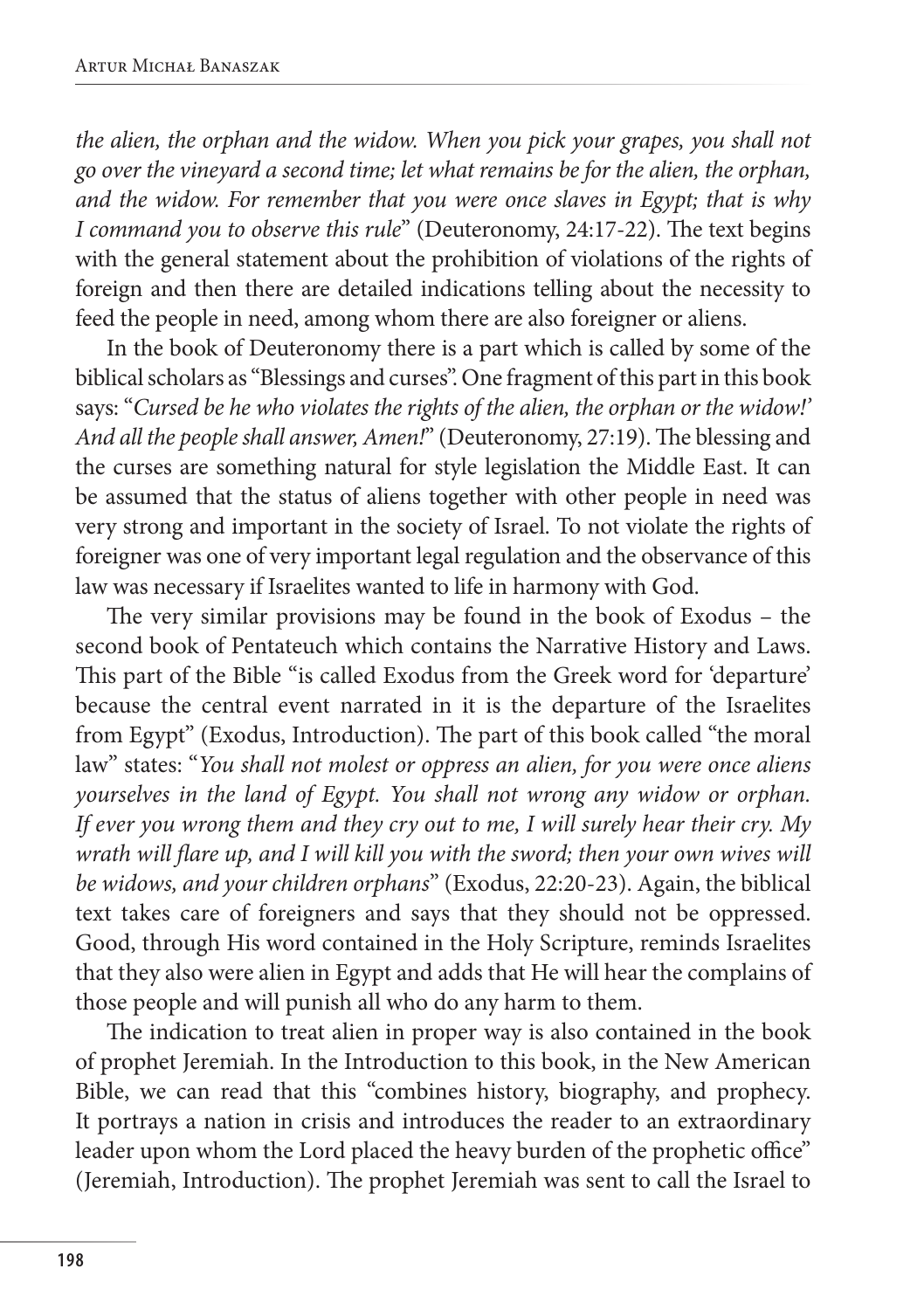improvement and conversion. One of this call says: "*if you no longer oppress the resident alien, the orphan, and the widow; if you no longer shed innocent blood in this place, or follow strange gods to your own harm, will I remain with you in this place, in the land which I gave your fathers long ago and forever*" (Jeremiah, 7:6–7). Fulfilling the prophet's call is necessary for Israel in order to stay in the promised land. Once again, the Bible indicates that the concern of strangers is one of the very important duties as a member of the Chosen Nation.

Some scholars are showing that there are some biblical texts which have opposite indication regarding the aliens or foreigners. They point out to the texts which do not talk about good treatment of this group of people (for example see: Deuteronomy, 13:6-9). In fact, there are such texts but they must be seen from the historical and religious prospective in which Israel was that time. It must be said, that those words were written when Israel lived among other nations which do not believe in true God. They had own deities and some of the Israelites worshiped those goods. Therefore, there are these kind of indications in order to ensure compliance with God's commandments and to prevent idolatry. However, these indications do not go in conflict with other indications which called the Israelites to special care and fair treatment of strangers.

The good treatment of strangers, foreigners and aliens is also written down in the books of New Testament. According to the indications of the New Testament, the Christians should see Christ in every person, also people such as aliens, foreigners or strangers. The call to help those people seems to be one of the most important duty of every believer in Christ. There is also a call to be merciful, because only such people shall obtain mercy.

First of all, the Christians should care for the foreigners because Jesus Christ was an alien and stranger too. Jesus was born in Bethlehem, although his family came from Nazareth. He was born not in his own land or town but far away from his fatherland. The Gospel written by Luke tells us: "*And Joseph too went up from Galilee from the town of Nazareth to Judea, to the city of David that is called Bethlehem, because he was of the house and family of David, to be enrolled with Mary, his betrothed, who was with child. While they were there, the time came for her to have her child, and she gave birth to her firstborn son. She wrapped him in swaddling clothes and laid him in a manger, because there was no room for them in the inn*" (Luke, 2:4015–7).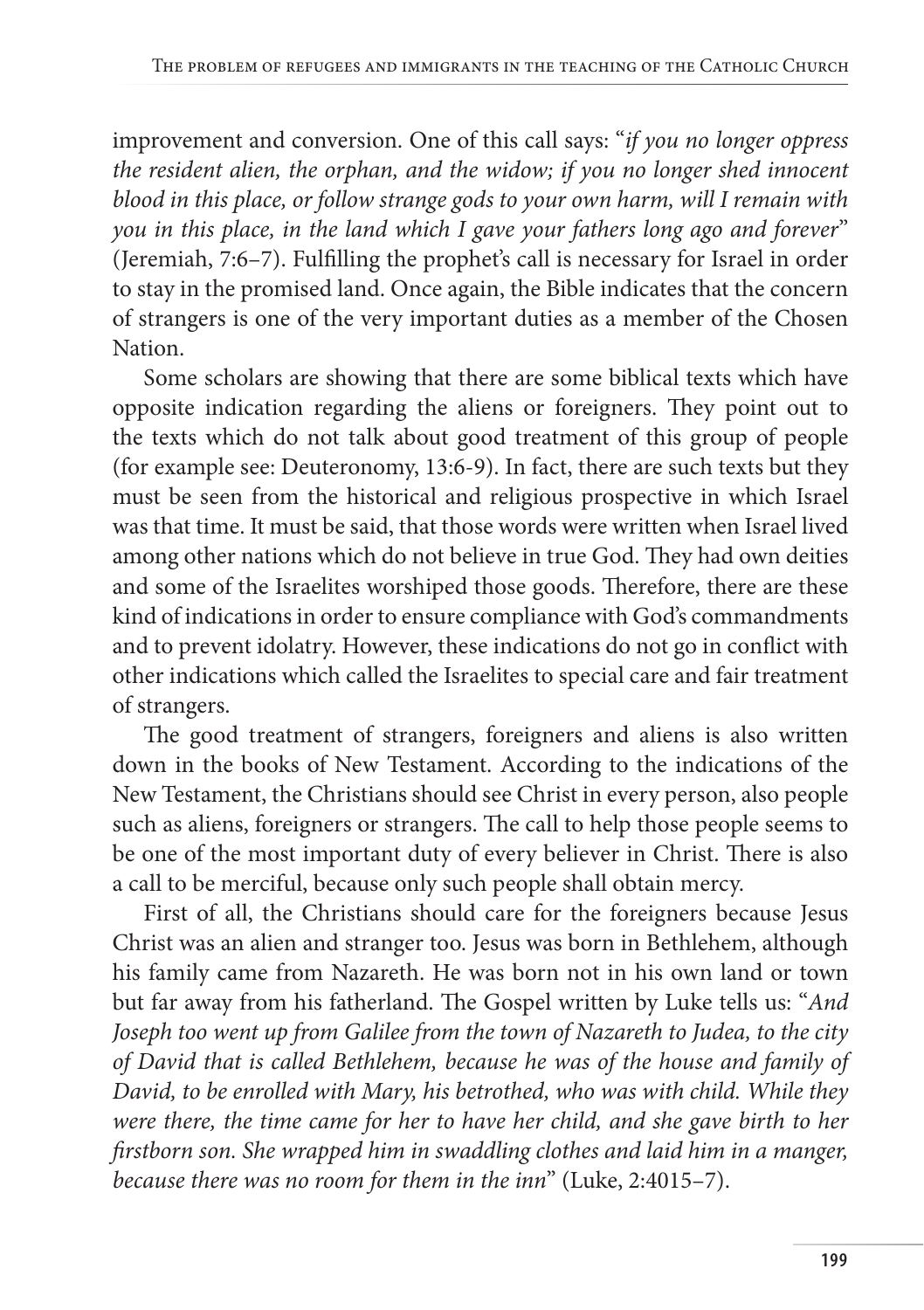Also, shortly Jesus was born, due to the danger of death from king Herod, he had to escape to another country in order to save own life. Matthew in his Gospel stays: "*When they had departed, behold, the angel of the Lord appeared to Joseph in a dream and said, 'Rise, take the child and his mother, flee to Egypt, and stay there until I tell you. Herod is going to search for the child to destroy him'*" (Matthew, 2:13). This text shows that Jesus and his family were refugees.

In addition, Jesus during his public activities did not stay in his family house but he travels all the time. The text of the Luke says: "*He passed through towns and villages, teaching as he went and making his way to Jerusalem*" (Luke, 13:22). Similar reality is described by the Gospel of Matthew: "*Jesus went around to all the towns and villages, teaching in their synagogues, proclaiming the gospel of the kingdom, and curing every disease and illness*" (Matthew, 9:35). This situation is also pointed out by Jesus himself when he is saying that he has no own place: "Jesus answered him, 'Foxes have dens and birds of the sky have nests, but the Son of Man has nowhere to rest his head'" (Matthew, 8:20 and Luke, 8:20).

The Christians are called to care for aliens because Christ asks us to do so. This is the duty of every Jesus' disciples according to the words written in the Gospel of Matthew "*Blessed are the merciful, for they will be shown mercy*" (Matthew, 5:7). One of the works of mercy, which can be found in the catechism is "to harbor the harborless" which is presently interpreted as shelter the homeless (United States Conference of Catholic Bishops, The Corporal Works of Mercy).

The idea of being merciful is explained in detail in the chapter 25 of Gospel of Matthew. This text of Gospel is called "the Last Judgment". There we can read: "*When the Son of Man comes in his glory, and all the angels with him, he will sit upon his glorious throne, and all the nations will be assembled before him. And he will separate them one from another, as a shepherd separates the sheep from the goats. He will place the sheep on his right and the goats on his left. Then the king will say to those on his right, 'Come, you who are blessed by my Father. Inherit the kingdom prepared for you from the foundation of the world. For I was hungry and you gave me food, I was thirsty and you gave me drink, a stranger and you welcomed me, naked and you clothed me, ill and you cared for me, in prison and you visited me.' Then the righteous will answer him and say, 'Lord, when did we see you hungry and feed you, or thirsty and give you drink? When did we see you a stranger and welcome you, or naked*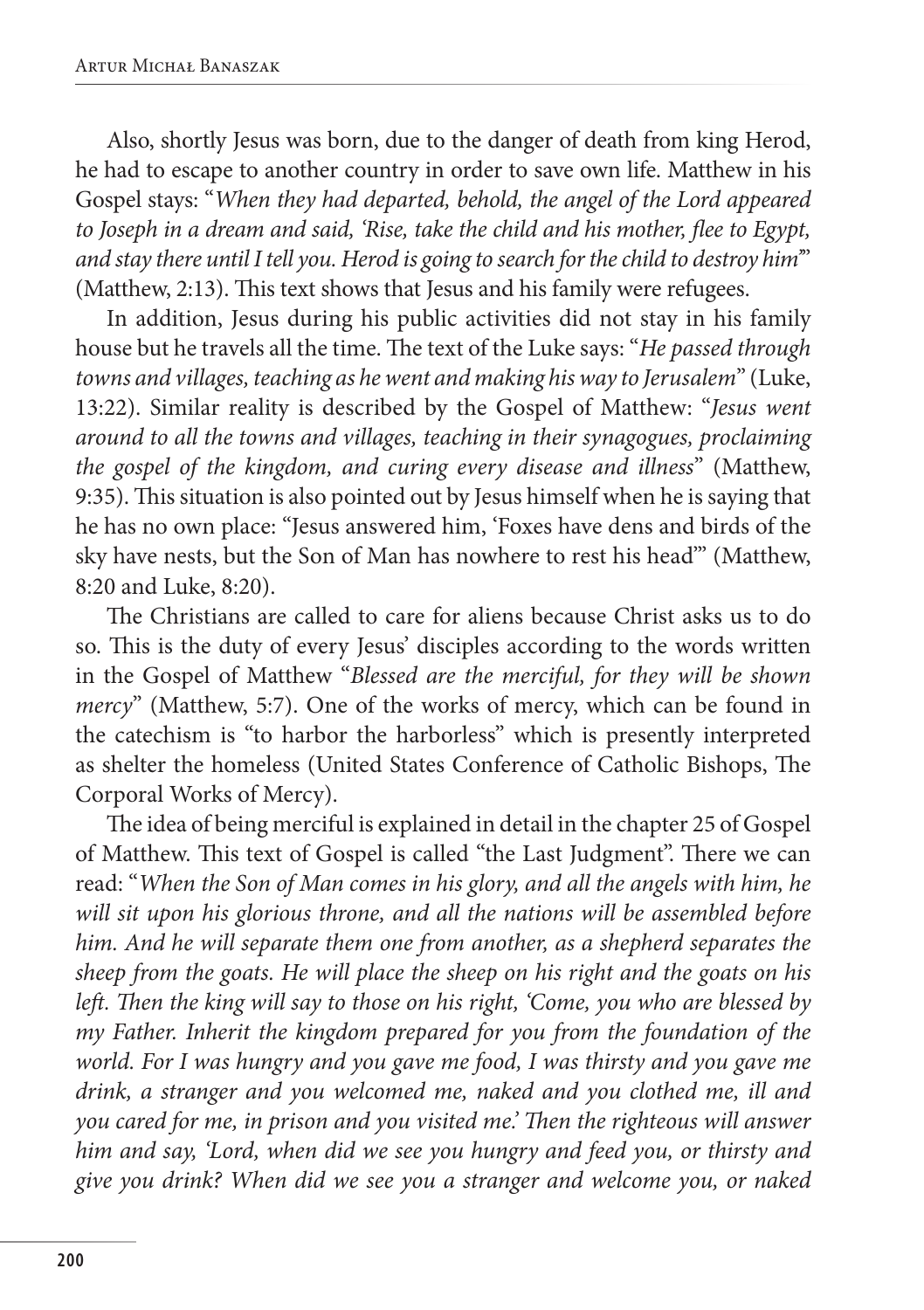*and clothe you? When did we see you ill or in prison, and visit you?' And the king will say to them in reply, 'Amen, I say to you, whatever you did for one of these least brothers of mine, you did for me.' Then he will say to those on his left, 'Depart from me, you accursed, into the eternal fire prepared for the devil and his angels. For I was hungry and you gave me no food, I was thirsty and you gave me no drink, a stranger and you gave me no welcome, naked and you gave me no clothing, ill and in prison, and you did not care for me.' Then they will answer and say, 'Lord, when did we see you hungry or thirsty or a stranger or naked or ill or in prison, and not minister to your needs?' He will answer them, 'Amen, I say to you, what you did not do for one of these least ones, you did not do for me.' And these will go off to eternal punishment, but the righteous to eternal life*" (Matthew, 25:31-46).

There are some special fragments that need to be pointed out in above – cited passage. Firstly, Jesus calls people "blessed" and offers them the place in his Kingdom because when he was a stranger they welcomed him (see: Matthew 25:34-35). When people are surprised and not sure when they have done such act (see: Matthew 25:38), Jesus reminds them that everything what they have done for people in needs they do for the King (see: Matthew, 25:40). In the next fragments of the above-mentioned text, Jesus states, that everyone who does not help and care for people in needs, among whom they are, also strangers, cannot be called Christ's disciples and will not be able to enter the eternal life (see: Matthew, 25:41-46). Once again there is a call to love God in other people, especially in people who are poor and who need the help. The migrants and refugees are the people in whom every Christian should see Christ.

In the New Testament, one more important issue can be seen. This issue is linked very strongly with the call to be merciful and with the necessity to see Christ in every person, also in strangers, migrants and refugees. The Apostol John in his first letter is saying: "*If anyone says, 'I love God', but hates his brother, he is a liar; for whoever does not love a brother whom he has seen cannot love God whom he has not seen. This is the commandment we have from him: whoever loves God must also love his brother*" (1 John, 4:20). This is very strong statement which show very clearly what being Christian is all about. It must be said that being Christian is about loving God but, this love is worth nothing if the person does not see and love God in other people.

The Bible, both the book of Old and New Testament, shows the very big concern regarding aliens and foreigners. The care for this group of people was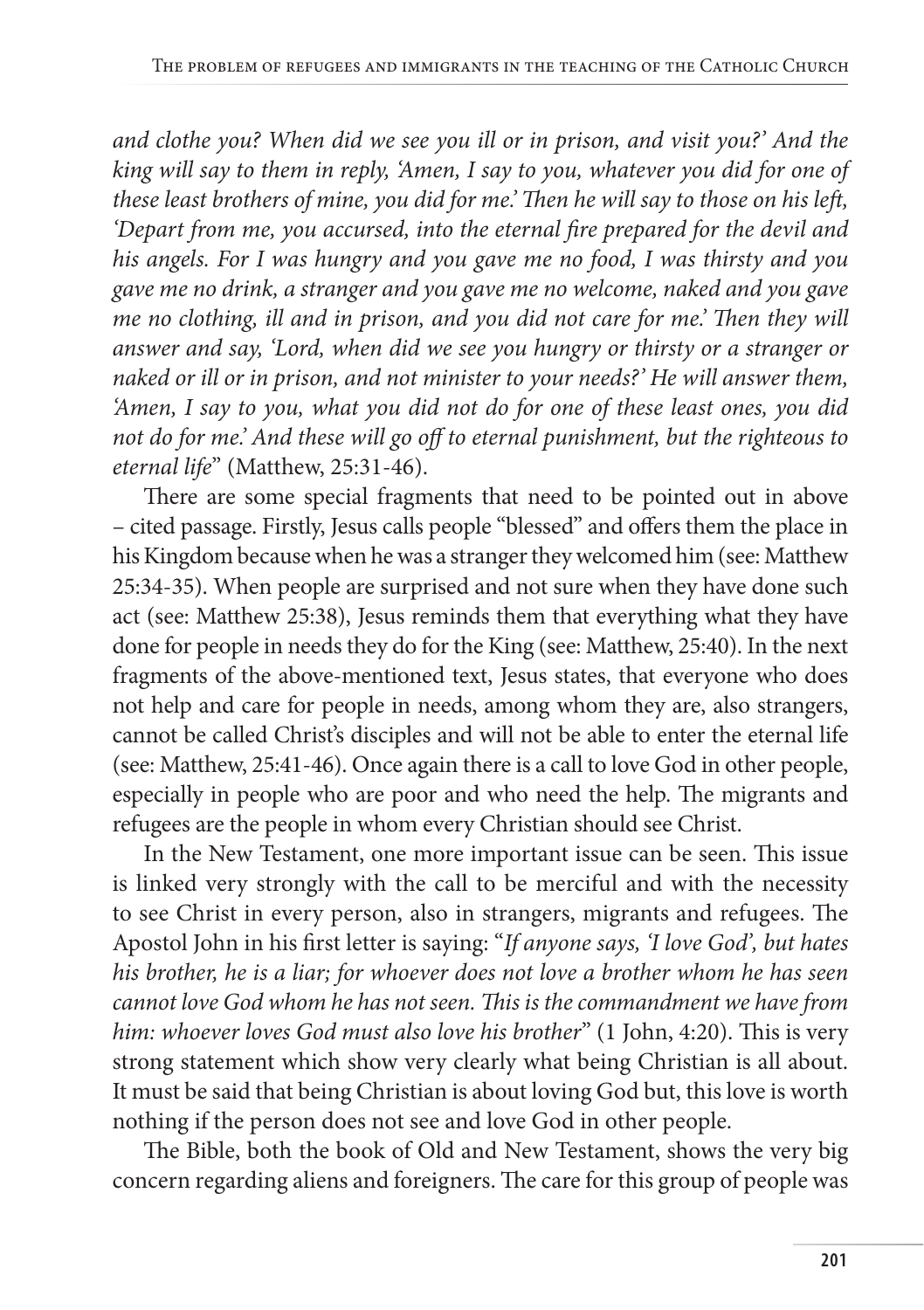very strong in the Jewish tradition. The same is in the Christian tradition. The Holy Scriptures has very clear and precise indication about the treatment of strangers and it says that no one can call himself Christian or disciples of Jesus if he or she cannot see God in migrants and refugees.

# **2. Migrants, refugees and aliens in the Church teaching**

The message of the Bible has been repeated in the teaching of the Catholic Church. It is obvious that all provisions and indications contained in different Church's documents are in close relation to those which could be found in the books of Old and New Testament. The Catholic Church teaching does not add anything new to the biblical message. It is the repetition, interpretation or explanation of biblical texts. It is also showing these biblical passages in the context of current times.

The care for strangers and aliens has been present in Church's teaching since the beginning. In one of the oldest Christian document outside the canonical New Testament – the First Letter of Clement to Corinthians, there are the indication about the hospitality. This letter was written by the pope and the bishop of Rome – Clement in about year 96. The author points out to Moses and says that God's blessing rested upon Moses thanks to his faith and also thanks to his hospitality. It is a call to the Christians from Corinth to care of those who are traveling to their area from other places (see: Clement, the First letter to the Corinthians). Also, in another early Christian text – the Constitutions of the Holy Apostles, from IV century, we can see the provisions about good treatment of foreigners. The text states: "*All the first-fruits of the winepress, the threshing-floor, the oxen, and the sheep, shalt thou give to the priests, that thy storehouses and garners and the products of thy land may be blessed, and thou mayst be strengthened with corn and wine and oil, and the herds of thy cattle and flocks of thy sheep may be increased. Thou shalt give the tenth of thy increase to the orphan, and to the widow, and to the poor, and to the stranger*" (Constitutions of the Holy Apostles, Book VII, no. 29). In this document we can read about the necessity to take care of the people in the need. This care should be manifested by providing the food and shelter. The document lists the group of people in need and there are widows, orphans and strangers.

The different documents, during the long history of Church, treated about the issue of emigrants, refugees, strangers or foreigners. A good example of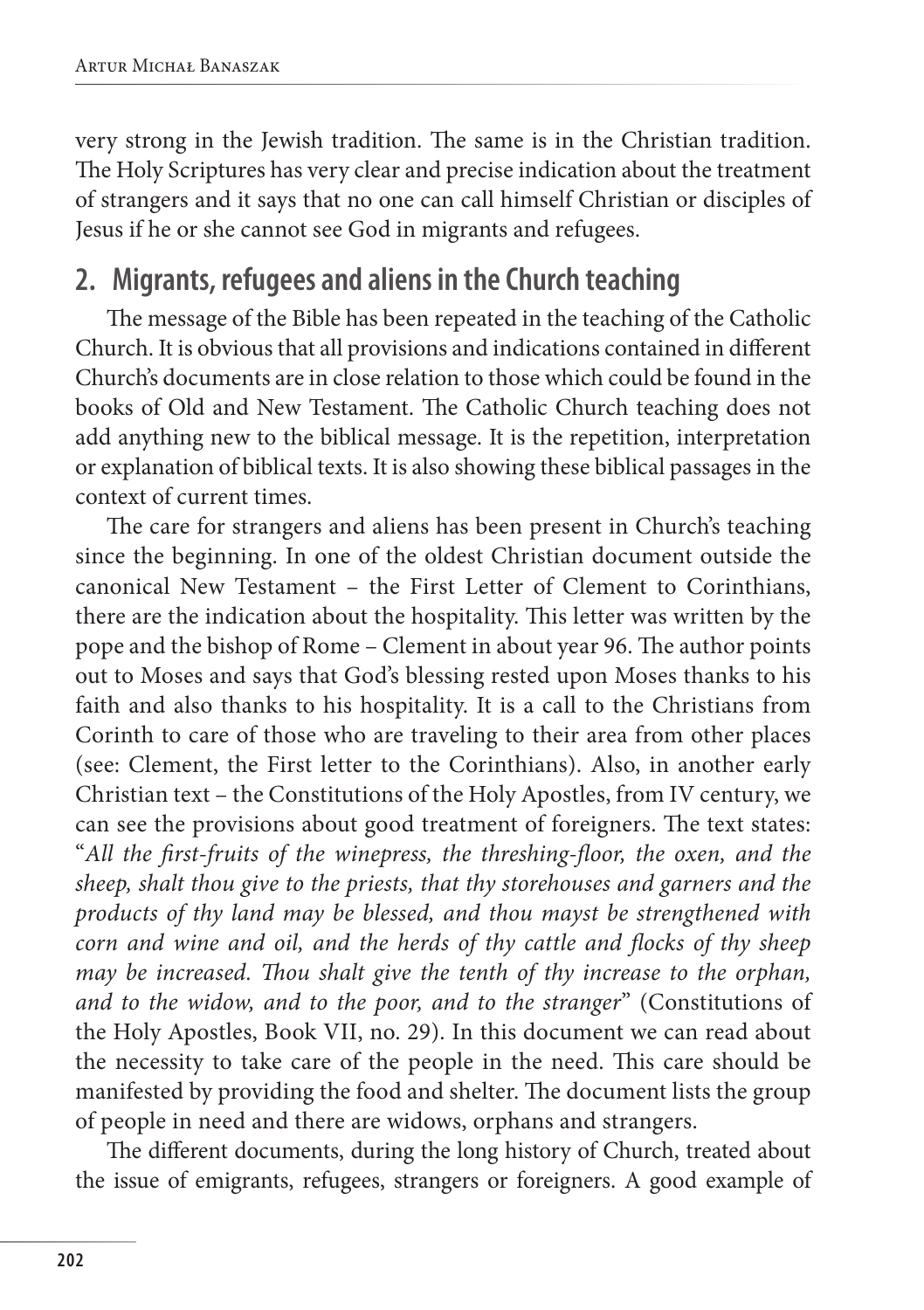such writings are two documents published by the pope Pius XII. In 1949, the pope – Pius XII wrote the encyclical letter focusing on the war in Palestine – Redemptoris Nostri. The document was created in the very specific historical context and the pope leans over the fate of the Palestinian refugees and calls to help to all refugees who had to leave their homes because of the war. Pius XII says "*We make an earnest appeal to those responsible that justice may be rendered to all who have been driven far from their homes by the turmoil of war and whose most ardent desire now is to lead peaceful lives once more*" (Pius XII, 1949, no. 7).

The same pope, few years later, in 1952, published the Apostolic Constitution called Exsul Familia. This document is recognized as a magisterial magna carta on migration. The pope is showing the Holy Family – Marry, Jesus and Joseph as an archetypes of refugees and he discusses the challenges and principles of the spiritual care for migrants. We have to remember that this Constitution was written in the middle of twenty century in the time before the Second Vatican Council. The Catholic consciousness and Catholic approach to other confessions and religions were different from this what the Church now represents. Therefore, this care and concern of the Church and the pope is basically focus on the catholic migrants. The document talks about creating the parish for immigrants and about pastoral care done in the language spoken by immigrants. The pope not only shows history of spiritual care and pastoral help done by the Catholic Church in past time, especially in the context of the First and Second World Wars but also outlines norms for future action regarding (see: Pius XII, 1552).

The next important point in the Catholic Church teaching is the encyclical letter of pope John XXIII – Pacem in Terris. This document bases the concern about the immigrant and the refugees on the fact that those people, the same as anybody else, are the subject of human right. First of all, John XXIII states that every person has the right to proper condition of living and right to develop his or her live – "*Man has the right to live. He has the right to bodily integrity and to the means necessary for the proper development of life, particularly food, clothing, shelter, medical care, rest, and, finally, the necessary social services*" (John XXIII, 1963, no. 11). Then, the pope points out that a person has also the right to change the place of living – "*Again, every human being has the right to freedom of movement and of residence within the confines of his own State. When there are just reasons in favor of it, he must be permitted to emigrate to other countries and take up residence there. The fact that he is a*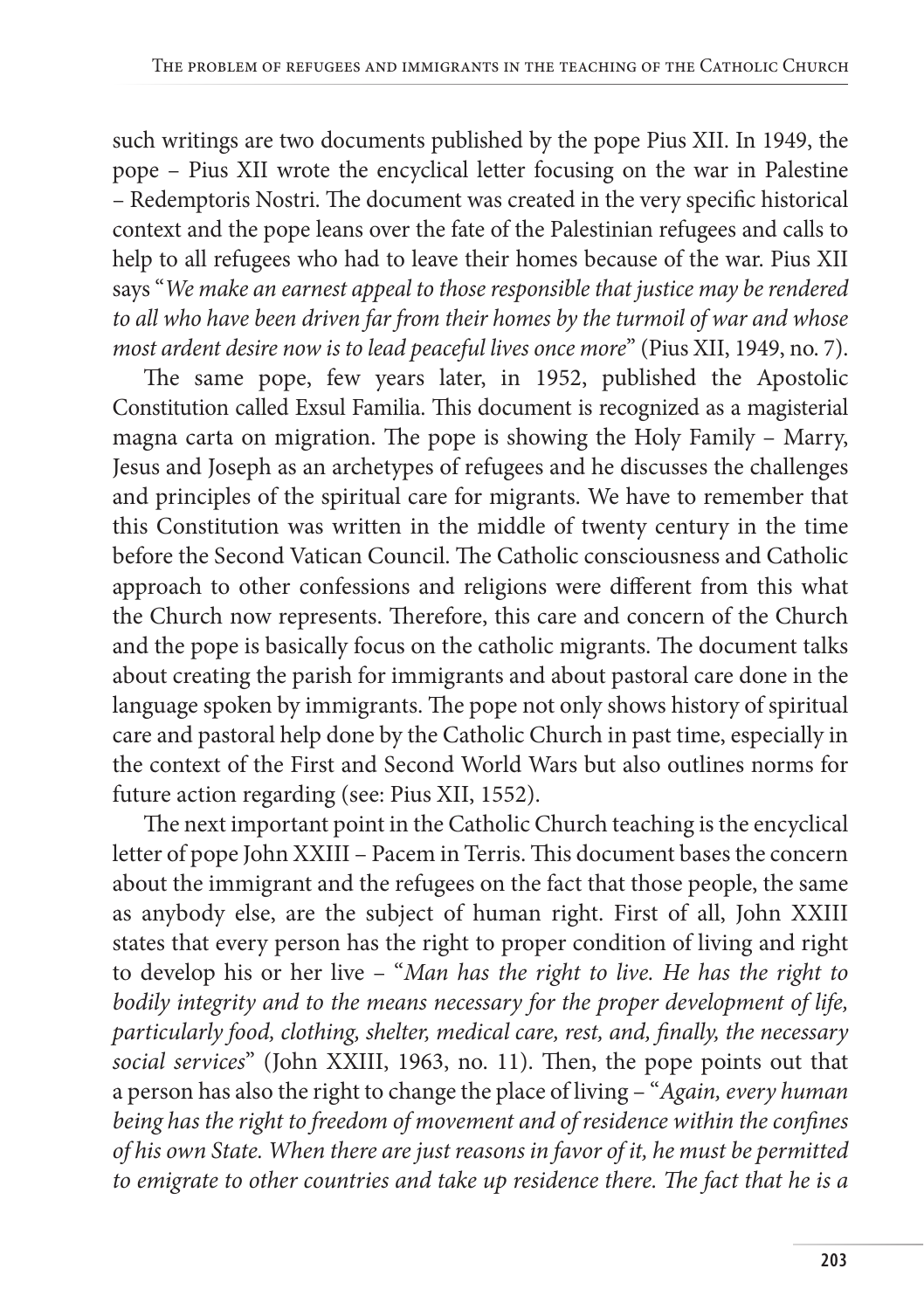*citizen of a particular State does not deprive him of membership in the human family, nor of citizenship in that universal society, the common, world-wide fellowship of men*" (John XXIII, 1963, no. 25). This document clearly states about the right to emigrate and underlines the fact, that these people should be received by the citizens of other countries.

In addition, the pope John XXIII, in his encyclical letter – Pacem in terris says that there is a lot of suffering connected with the fact that many people must leave their homeland. He says: "The deep feelings of paternal love for all mankind which God has implanted in Our heart makes it impossible for Us to view without bitter anguish of spirit the plight of those who for political reasons have been exiled from their own homelands. There are great numbers of such refugees at the present time, and many are the sufferings – the incredible sufferings – to which they are constantly exposed" (John XIII, 1963, no. 103). Pope also notices that in some countries there is a problem with the freedom (see: John XIII, 1963, no. 104). Therefore, the pope wants to remind to everybody, that the emigrants and refugees are persons and due to this very reason their rights need to be recognized. No one loses rights only because he or she had to leave their country – "For this reason, it is not irrelevant to draw the attention of the world to the fact that these refugees are persons and all their rights as persons must be recognized. Refugees cannot lose these rights simply because they are deprived of citizenship of their own States" (John XIII, 1963, no. 105). The next paragraph of this encyclical letter underlines that one of this right to choose the new country of leaving and the right to receive the asylum in this country – "And among man's personal rights we must include his right to enter a country in which he hopes to be able to provide more fittingly for himself and his dependents. It is therefore the duty of State officials to accept such immigrants and—so far as the good of their own community, rightly understood, permits—to further the aims of those who may wish to become members of a new society" (John XIII, 1963, no. 106). Additionally, the pope – John XXIII gives his approval to all who understand the problem of refugees and helping them and calls all to support those organizations and institutions which care for emigrants and refugees (see: John XIII, 1963, no. 107-108).

The documents of the Second Vatican Council are very important for the Catholic Church. Also there, we can see the concern for emigrants and refugees. The Pastoral Constitution on the Church in the Modern World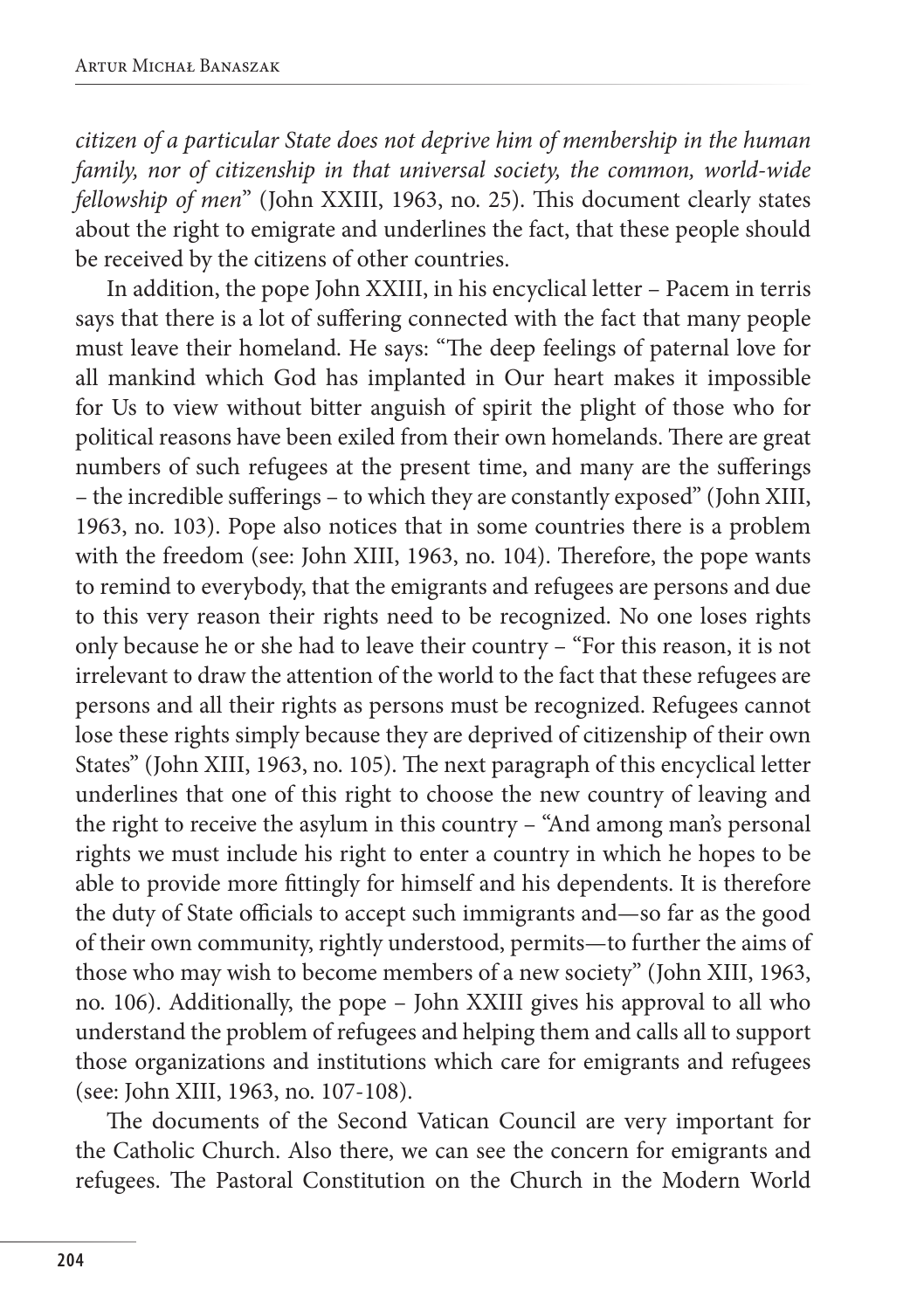– Gaudium et spes, was one of the most important outcome of the Council. The document is an overview of the Catholic Church's teachings about humanity's relationship to society, especially in reference to economics, poverty, social justice, culture, science, technology and ecumenism. Also, there are some important indications about the emigrants and refugees.

First of all, the Council sees that the person, living in the modern world, encounters many problems and suffering "*Never has the human race enjoyed such an abundance of wealth, resources and economic power, and yet a huge proportion of the worlds citizens are still tormented by hunger and poverty, while countless numbers suffer from total illiteracy. Never before has man had so keen an understanding of freedom, yet at the same time new forms of social and psychological slavery make their appearance*" (The Second Vatican Council, 1965, no. 4). Therefore, the Council calls everybody to respect for human dignity. This respect must apply to all and everybody should care for every of his or her brothers and sister with no difference who they are. The above-mentioned Constitution states "*In our times a special obligation binds us to make ourselves the neighbor of every person without exception and of actively helping him when he comes across our path, whether he be an old person abandoned by all, a foreign laborer unjustly looked down upon, a refugee, a child born of an unlawful union and wrongly suffering for a sin he did not commit, or a hungry person who disturbs our conscience by recalling the voice of the Lord*" (The Second Vatican Council, 1965, no. 27). It that text we have direct and strong indication that we should care for people who left their country to work in different places and for those who had to escape their own country. In addition, there is a call to the international community to take all necessary effort to meet the needs of people in need among whom there are migrants and refugees (see: The Second Vatican Council, 1965, no. 84).

The special care for emigrants and refugees by the Catholic Church is expressed also in the fact of creation the special institution dedicated to this issue. In 1970, the pope Paul VI called to life the Pontifical Commission for the Pastoral Care of Migration and Tourism. In 1988, this institution was raised to the rank of the Pontifical Council for the Pastoral Care of Migrants and Itinerant People in1988. Also, in 1971, another Roman institution was created. The pope Paul VI established the Pontifical Council Cor Unum which aim was to stimulate the charity works, also those for emigrants and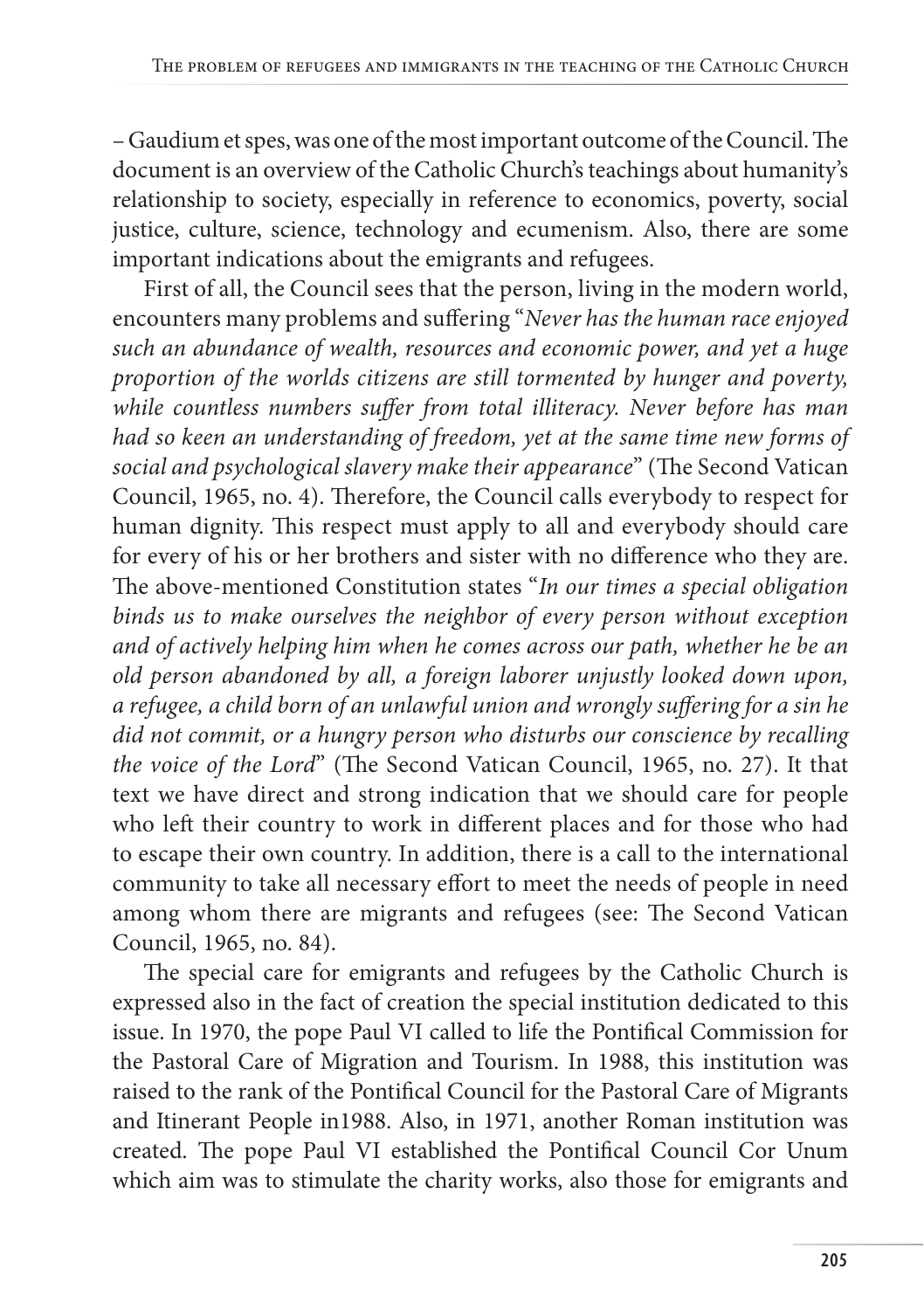refugees (Pontifical Council for the Pastoral Care of Migrants and Itinerant People and Pontifical Council Cor Unum, 2013, no. 17).

The issue of caring for emigrants and refugees is also preset in the teaching of three last popes – John Paul II, Benedict XVI and Francis. There are numerous examples of popes' documents, messages or speeches that directly or indirectly talk about the issue of the immigration and refugee. Due to some limits of this study, we will point out only some of these papal statements.

First of all, John Paul II talked many times about refugees. During one of his apostolic visits to Pakistan, Philippines, Guam, Japan and Anchorage in February 1981, he visited the refugee camp in Morong, Philippines where among other he said: "*The fact that the Church carries out extensive relief efforts on behalf of refugees, especially in recent years, should not be a source of surprise to anyone. Indeed this is an integral part of the Church's mission in the world. The Church is ever mindful that Jesus Christ himself was a refugee, that as a child he had to flee with his parents from his native land in order to escape persecution. In every age therefore the Church feels herself called to help refugees. And she will continue to do so, to the full extent that her limited means allow*" (John Paul II, 1981, no. 3). Those papal words can be recognized as very important indication about Church mission. They state that every Christian should see Christ in refugees care for this group of people.

In 2001, during his speech to the members of the Council of the International Catholic Migration Commission, he said: "*Today, therefore, I wish to invite you to an ever deeper awareness of your mission: to see Christ in every brother and sister in need, to proclaim and defend the dignity of every migrant, every displaced person and every refugee. In this way, assistance given will not be considered an alms from the goodness of our heart, but an act of justice due to them*" (John Paul II, 2001, no. 2). The pope underlines the issue of dignity of every emigrants and therefore the help to these people cannot be recognized as some alms but as the sign of justice.

The important statement of pope John Paul II may be found in his massage delivered on the occasion of the 90th World Day of Migrants and Refugees 2004. The message says: "*As regards immigrants and refugees, building conditions of peace means in practice being seriously committed to safeguarding first of all the right not to emigrate, that is, the right to live in peace and dignity in one's own country. By means of a farsighted local and national administration, more equitable trade and supportive international cooperation,*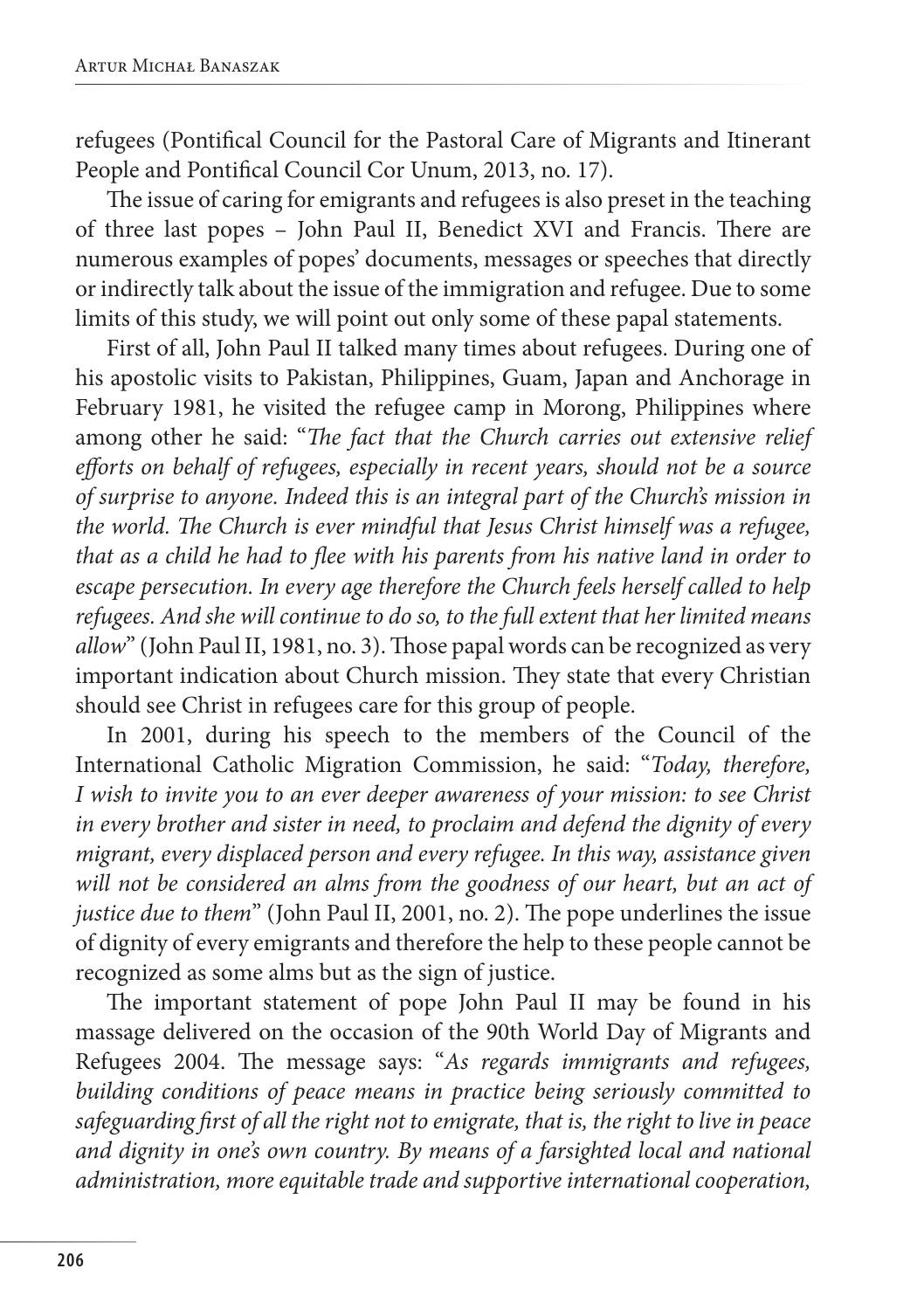*it is possible for every country to guarantee its own population, in addition to freedom of expression and movement, the possibility to satisfy basic needs such as food, health care, work, housing and education; the frustration of these needs forces many into a position where their only option is to emigrate. Equally, the right to emigrate exists. This right, Bl. John XXIII recalls in the Encyclical Mater et Magistra, is based on the universal destination of the goods of this world (cf. nn. 30 and 33). It is obviously the task of Governments to regulate the migratory flows with full respect for the dignity of the persons and for their families' needs, mindful of the requirements of the host societies. In this regard, international Agreements already exist to protect would-be emigrants, as well as those who seek refuge or political asylum in another country. There is always room to improve these agreements*" (John Paul II, 2003, no. 3). The pope underline here several important issues related to the refugees. He states that every person has the right to live in his own country and everything what is possible should be done in order to fulfill this right. But, he stresses that the right emigrate also exists and this problem should be regulated on the international level with the participation of governments and with paying respect to the rights and dignity of refugees and emigrants.

Next pope – Benedict XVI also many times undertook the problem of emigrants and refugees. Short after being elected, he made the reflection during Sunday's prayer Angelus in which he said: "*Tomorrow, 20 June, we will be celebrating World Refugee Day, promoted by the United Nations to keep attention focused on the problems of those who are forced to leave their Homeland. This year's theme: "The courage to be a refugee", lays the emphasis on the strength of spirit demanded of those who have to leave everything, sometimes even their family, to escape grave problems and dangers. The Christian Community feels close to all who are experiencing this painful condition; it endeavors to encourage them and in various ways shows them its interest and love, which is expressed in concrete gestures of solidarity so that everyone who is far from his own Country will feel the Church as a homeland where no one is a stranger* " (Benedict VI, 2005a). The Pope underlines the value refugees and calls on the Christian community to perform works of love and mercy in relation to refugees.

The issue of refugees is also present in the encyclical letter – Deus Caritas written by Benedict XVI. Pope says that taking care of people who are in need is one of the most important port of the Church mission together with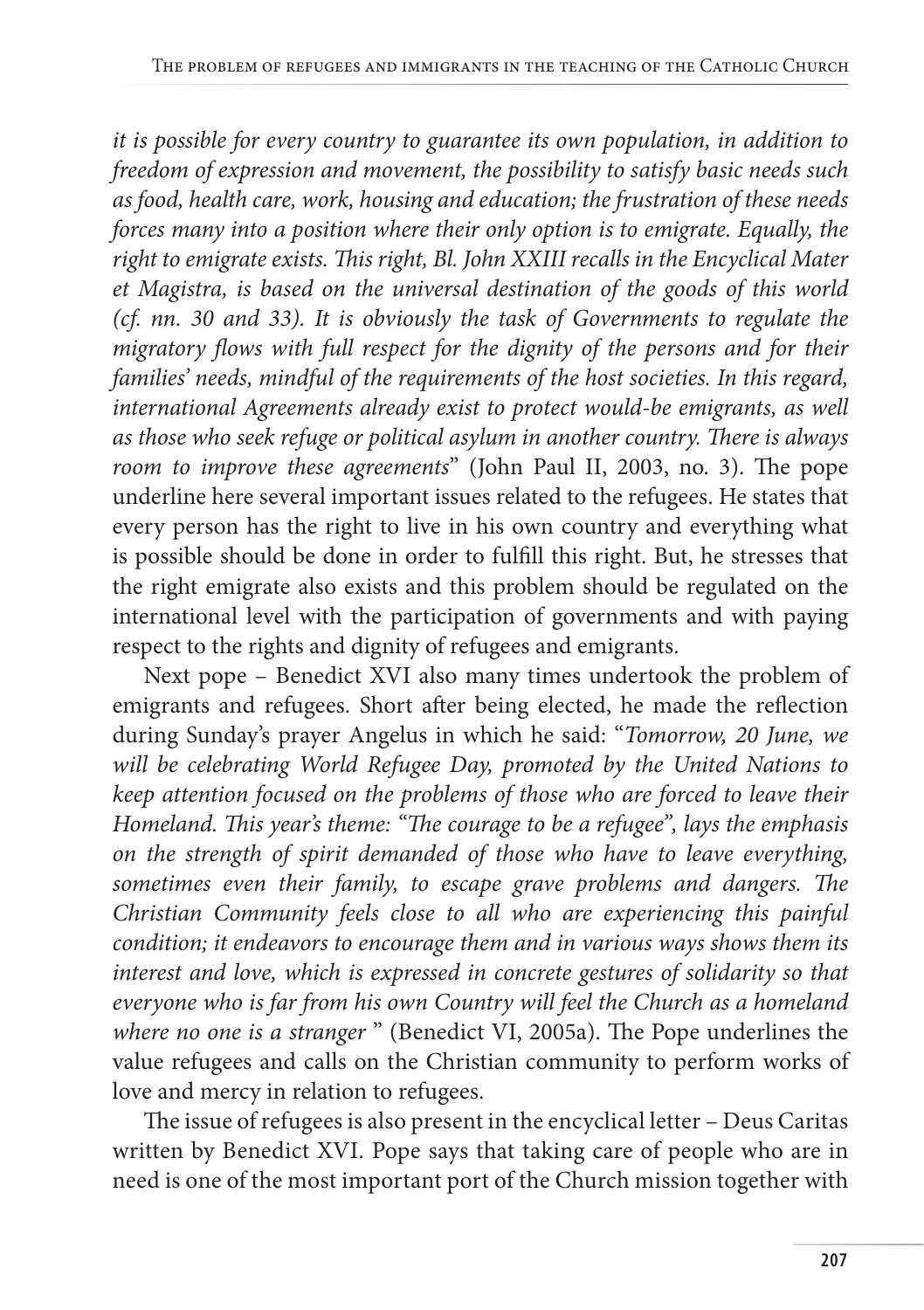the ministry of sacrament and preaching the Gospel. Pope says "*As the years went by and the Church spread further afield, the exercise of charity became established as one of her essential activities, along with the administration of the sacraments and the proclamation of the word: love for widows and orphans, prisoners, and the sick and needy of every kind, is as essential to her as the ministry of the sacraments and preaching of the Gospel*" (Benedict XVI, 2005b, no. 22). Many times in the Church teaching in general and in the statement of Benedict XVI there was said that refugees and emigrants belong to the group of people who are in the need. In the same document, the pope adds that in the Church, which is called the God's family, there should not be anybody who suffers the lack of necessary measures to live with the dignity – "The Church is God's family in the world. In this family no one ought to go without the necessities of life. Yet at the same time caritas- agape extends beyond the frontiers of the Church. The parable of the Good Samaritan remains as a standard which imposes universal love towards the needy whom we encounter 'by chance' (cf. Lk 10:31), whoever they may be" (Benedict XVI, 2005b, no. 25).

The teaching of the Catholic Church on caring for refugees and emigrants is continue by the current pope – Francis. This subject is very present in Francis document, messages, speeches and different kind of statements. The richness of the teaching of the Pope about the proper treatment of people who need assistance, including immigrants and refugees is so great that it would be possible to create a separate book on this subject. It is a response of the Pope and the Church on the ongoing refugee crisis. Almost every Francis' statement is a reference to the subject of refugees and the great concern of the Pope about their fate.

In order to give some idea about the pope's teaching on the refugees and emigrants issue we can use the Message of pope Francis for the World Day of Migrants and Refugees celebrated on 17<sup>th</sup> January 17, 2016. The theme chosen by pope Francis for this day was: *Emigrants and Refugees Challenge Us. The Response of the Gospel of Mercy*. Francis states that "*Migrants are our brothers and sisters in search of a better life, far away from poverty, hunger, exploitation and the unjust distribution of the planet's resources which are meant to be equitably shared by all. Don't we all want a better, more decent and prosperous life to share with our loved ones?*" (Francis, 2015a). It is important indication that says that those people who look for the better life and therefore they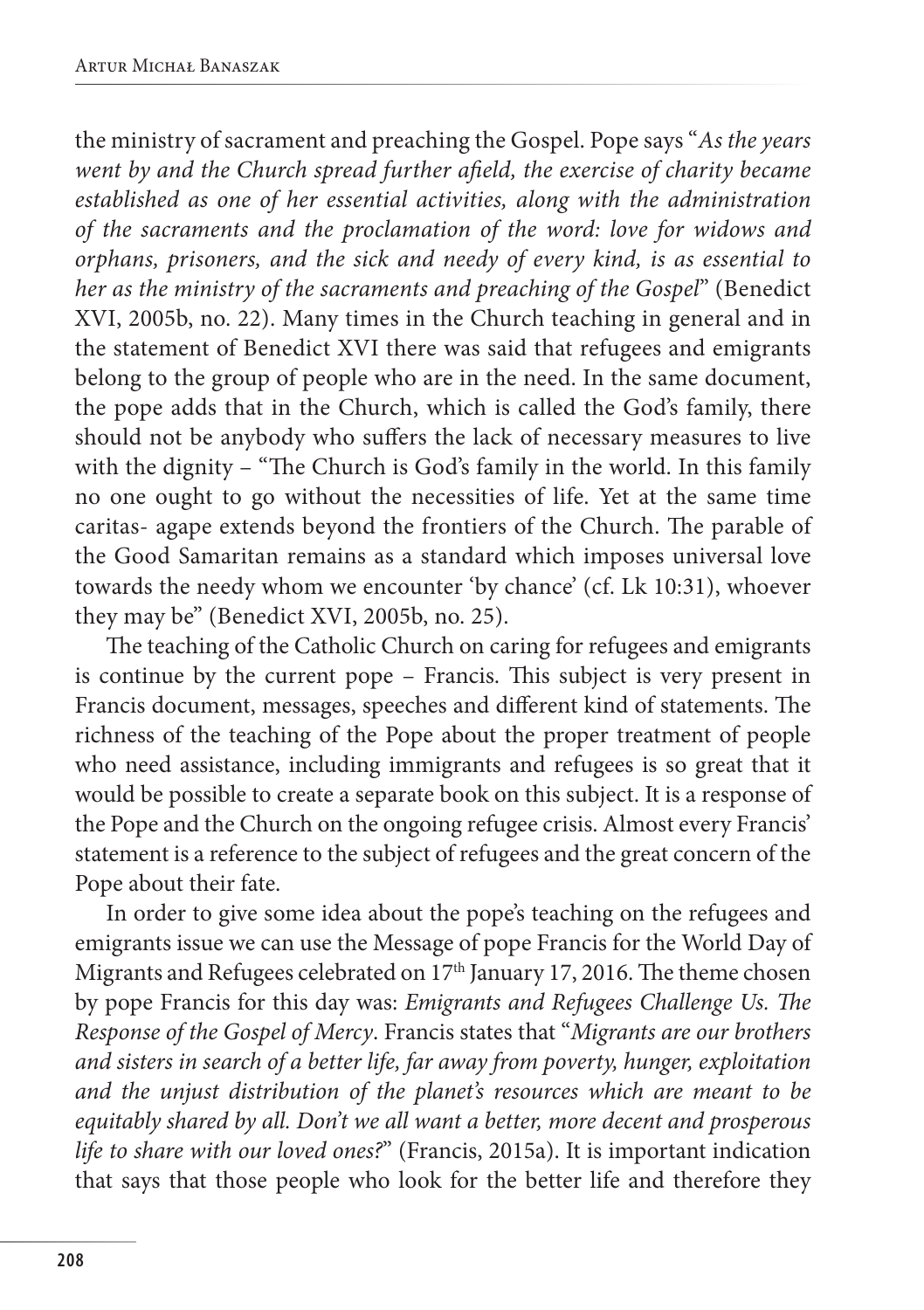decided to emigrate are our brothers and sisters. We all care for our brothers and sisters and we are willing to help them so if we understood that those people belong to our family, it will be no problem for us to care for them and to help them. The pope says that receiving the refugees is the same as receiving God – "*Biblical revelation urges us to welcome the stranger; it tells us that in so doing, we open our doors to God, and that in the faces of others we see the face of Christ himself*" (Francis, 2015a). The pope also gives some very specific indications "*Faced with these issues, how can the Church fail to be inspired by the example and words of Jesus Christ? The answer of the Gospel is mercy. (...) Each of us is responsible for his or her neighbor: we are our brothers' and sisters' keepers, wherever they live. Concern for fostering good relationships with others and the ability to overcome prejudice and fear are essential ingredients for promoting the culture of encounter, in which we are not only prepared to give, but also to receive from others. Hospitality, in fact, grows from both giving and receiving*" (Francis, 2015a).

Among many others statement of the pope Francis, there is also very significant message given by pope during the Sunday prayer Angelus on 6th June 2015. After the prayer, the pope Francis said: "*Faced with the tragedy of tens of thousands of refugees who flee death from war and hunger, and who have begun a journey moved by hope for survival, the Gospel calls us to be 'neighbours' of the smallest and the abandoned, and to give them concrete hope. It's not enough to say, 'Take heart. Be patient'.... Christian hope has a fighting spirit, with the tenacity of one who goes toward a sure goal. Therefore, as the Jubilee of Mercy approaches, I make an appeal to parishes, religious communities, monasteries and shrines throughout Europe, that they express the Gospel in a concrete way and host a refugee family. A concrete gesture in preparation for the Holy Year of Mercy. May every parish, every religious community, every monastery, every shrine of Europe welcome one family, beginning with my Diocese of Rome. I address my brother bishops of Europe, true pastors, that in their dioceses they endorse my appeal, remembering that Mercy is the second name of Love: 'What you have done for the least of my brothers, that you have done for me' (cf. Mt 25:46). In the coming days, the two parishes of the Vatican will also welcome two families of refugees*" (Francis, 2015b). This is very clear and strong call to the receiving the refugees. This is also very important in the situation when many European countries have doubts receiving refugees.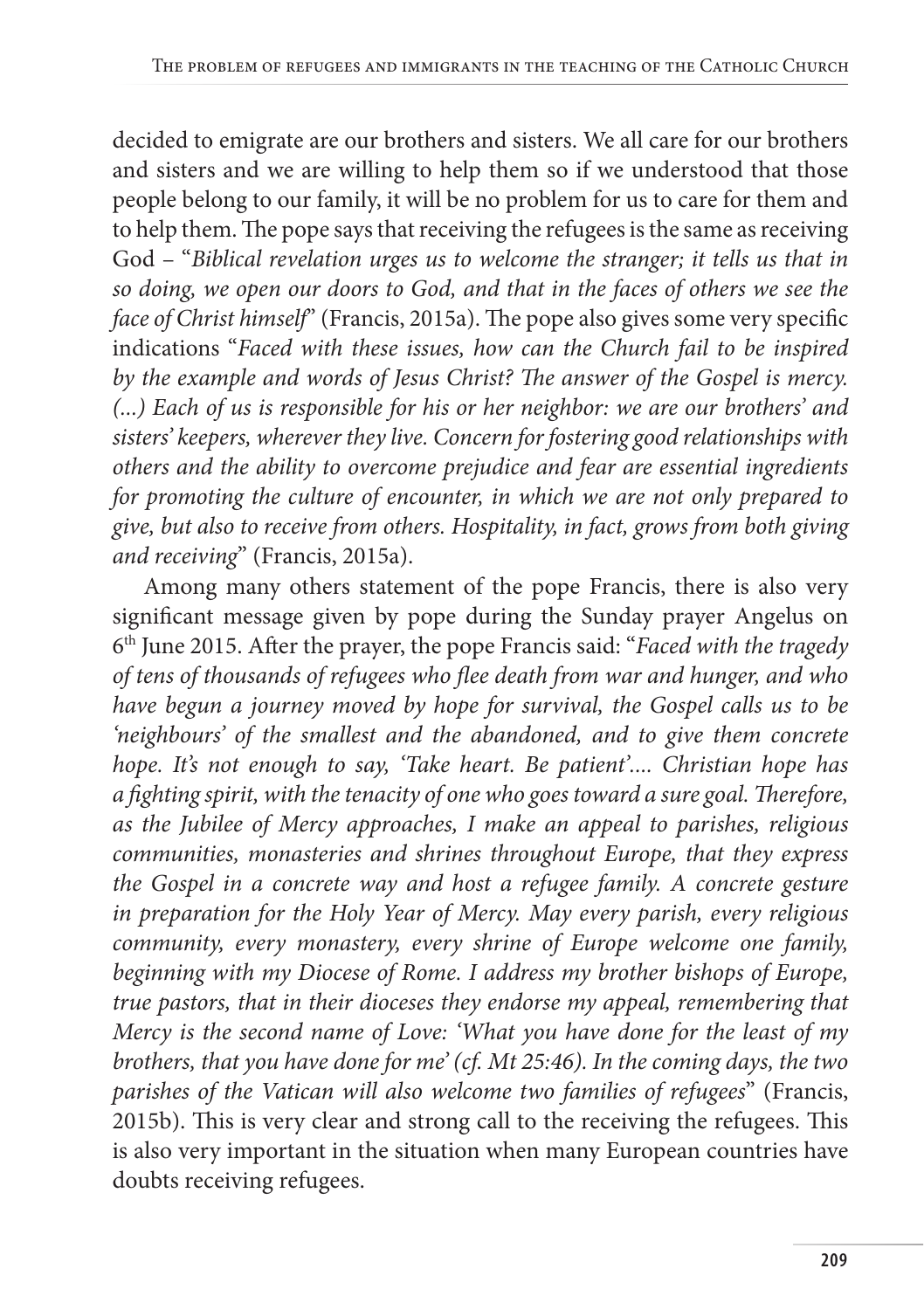The pope Francis not only talk about refugees and about the necessity to give them help. Francis does not only teach Christians about caring for refugees but most of all this teaching is done through his actions. In April 2016, the pope went to visit the refugees on the Lesbos Island in Greece, where there is the huge refugee camp. Francis not only visited those people, not only bent over their fate and not only talked to them but he brought from Lesbos three families of refugees. The director of the Holy See Press Office, Fr. Federico Lombardi, S.J., has issued the following statement: "*The Pope has desired to make a gesture of welcome regarding refugees, accompanying on his plane to Rome three families of refugees from Syria, 12 people in all, including six children. These are all people who were already in camps in Lesbos before the agreement between the European Union and Turkey. The Pope's initiative was brought to fruition through negotiations carried out by the Secretariat of State with the competent Greek and Italian authorities. All the members of the three families are Muslims. Two families come from Damascus, and one from Deir Azzor, in the area occupied by Daesh. Their homes had been bombed. The Vatican will take responsibility for bringing in and maintaining the three families. The initial hospitality will be taken care of by the Sant'Egidio Community*" (Holy See Press Office, 2016).

The pope Francis as the head of the Catholic Church is very sensitive to the fate of refugees. There is much more of pope's words and acts showing his and Church concern for refugees. The limited form of this study does not let us to discuss all of them.

Presented above different documents and different statements of the Catholic Church teaching are only examples of what is Church thinking about immigrants and refugees. Of course there is much more. I would be worthy to see also same of the provision of the Catechism of the Catholic Church (see for example: Catechism of the Catholic Church, 1993, no. 360015–361) or the regulation written down in the canon law of the Catholic Church (see: The Code of Canon Law of the Catholic Church, 1983, no. 529 and 568). The care for refugees is also based on the principles of the social teaching of the Catholic Church. This topic is broadly described in the publication of the Pontifical Council for Justice and Peace of 2004 (see for example: Pontifical Council for Justice and Peace, 2004, no. 160). Finally, in this study, two Roman institutions were mentioned. They are the Pontifical Council for the Pastoral Care of Migrants and Itinerant People and the Pontifical Council Cor Unum.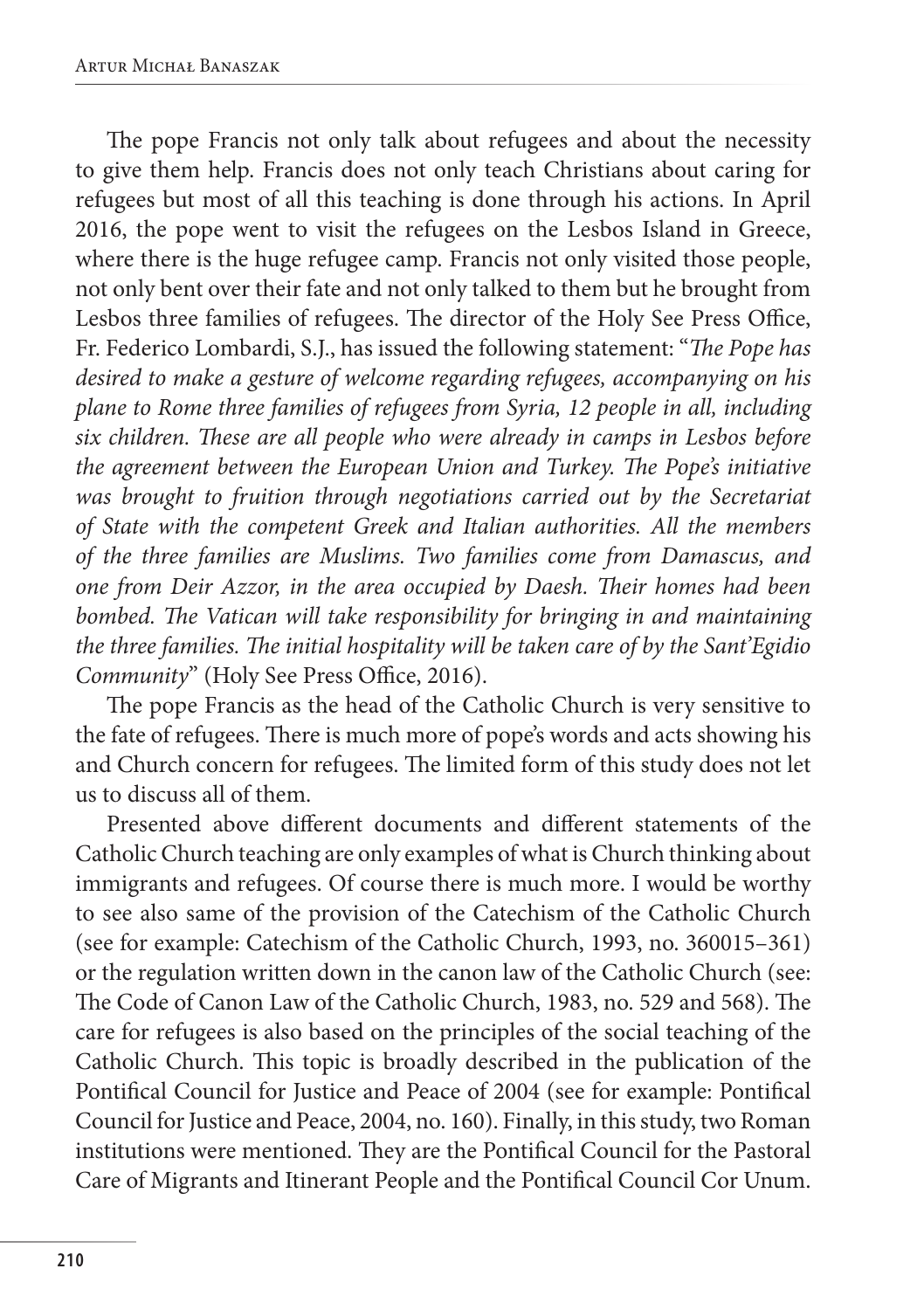Those councils published, among many others, two main documents which can be seen as kind of summary of catholic teaching about Christian approach to emigrants and refugees (see: Pontifical Council for the Pastoral Care of Migrants and Itinerant People, 2004 and Pontifical Council for the Pastoral Care of Migrants and Itinerant People, Pontifical Council Cor Unum, 2013).

# **3. Conclusion**

The problem of immigration and refugees is so current and so actual in the modern world. Many people must struggle with the fact that they cannot live and develop in their own homeland. The reasons for such situation are very different. One of them is the war going on in some part of the world. Because of those, more and more people emigrate. This brings some difficult to the other countries – where those poor and experienced by suffering people arrive to. The problem of refugees is so serious that we are saying about the refugee crisis.

Many people and institution try to help and take care of immigrants and refugees. There are also some people and event entire countries with their elites and governments which are against refugees, they do not want to help them and also they do not want to receive refugees in their lands.

The Catholic Church has been one of the most important player in the area of dealing with the issue of emigration and refugees. The Catholic Church was calling to take of the emigrants and refugees in the past times as well as is very active in the current situation.

The Catholic Church teaching on this issue is based on the word of God contained in the Bible. Both, the Old and New Testaments have very clear message about caring for people who are aliens, foreigners, immigrants or refugees. The Israelites had very clear provisions regarding care for people who are in different needs also for strangers and aliens. The New Testament teaches us to see Christ in those people who need help. Jesus was also refugee and says that if we take care for aliens, this will be recognized as acts done for God. This means that if we are merciful we will receive the merci of God.

This biblical teaching is repeated in the teaching of the Catholic Church. The Church's documents and many papal statements and messages call Christian to take the word of God and live according to it. The Church teaching underlines that people have the right to live in their own country but also they have the right to emigrate. Also, the dignity of refugees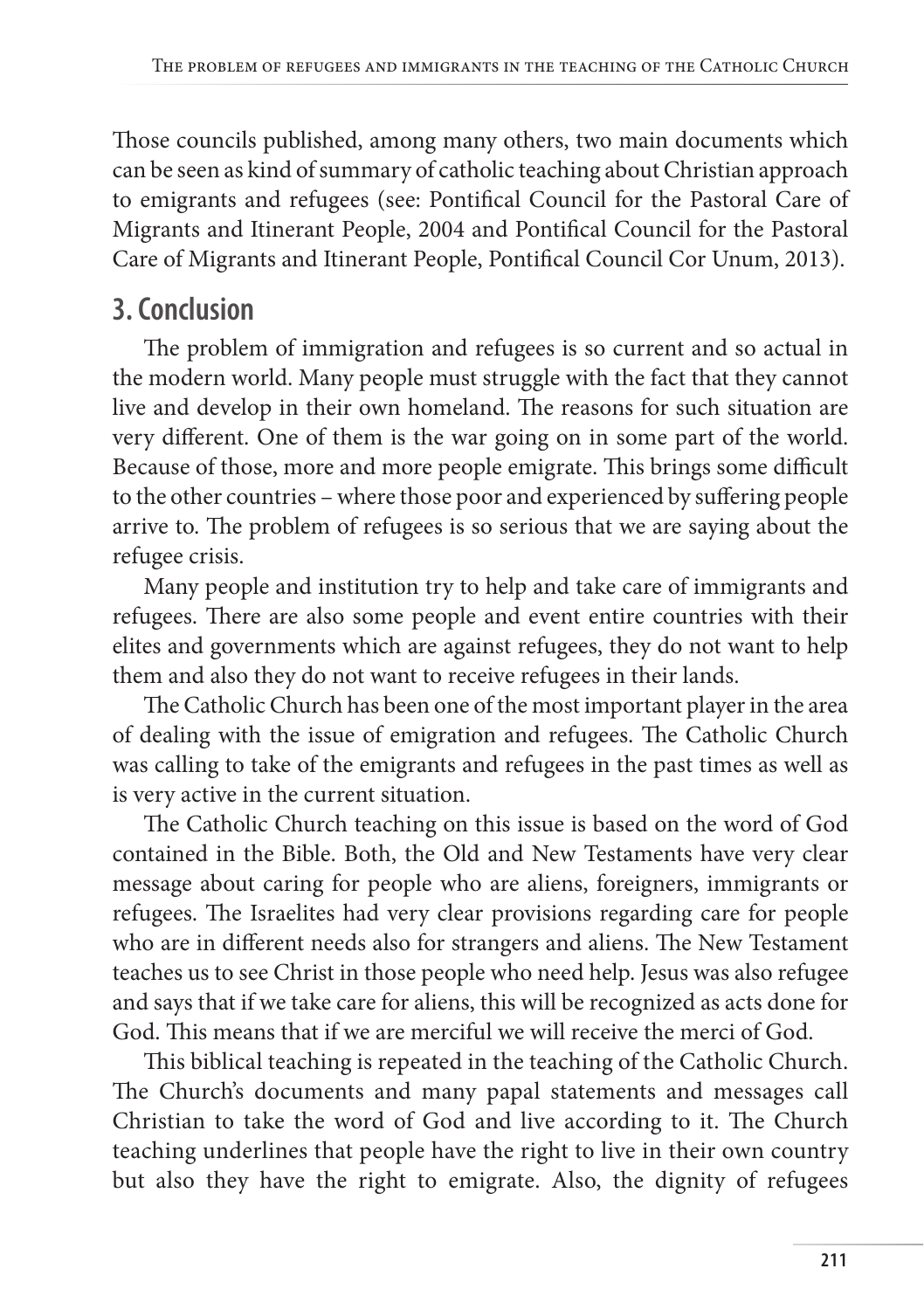must be taken into the consideration. Finally, the Church teaching call all Christians and other people, institutions, organizations, governments and entire countries to take all necessary effort to help people who are emigrants or refugees.

#### **References**

- Benedict XVI. (2005a). Angelus at St Peter's Square Sunday, 19 June 2005. Retrieved (25.07.2016) from http://w2.vatican.va/content/benedict-xvi/en/angelus/2005/ documents/hf\_ben-xvi\_ang\_20050619.html
- Benedict XVI. (2005b). Deus caritas. Litterae encyclicae de Christiano amore. Retrieved (25.07.2016) from http://www.vatican.va/archive/aas/documents/2006/ marzo%202006.pdf
- Catechism of the Catholic Church. (1993). Libreria Editrice Vaticana, Citta del Vaticano. Retrieved (25.07.2016) from http://www.vatican.va/archive/ENG0015/\_ INDEX.HTM#fonte
- Clement I, (c. 96). The First letter to the Corinthians. Retrieved (25.07.2016) from http://www.biblicalaudio.com/text/clement.pdf
- Francis. (2015a). Message of His Holiness Pope Francis for the World Day of Migrants and Refugees, January 17, 2016. Migrants and Refugees Challenge Us. The Response of the Gospel of Mercy. Retrieved (25.07.2016) from http://w2.vatican.va/content/ francesco/en/messages/migration/documents/papa-francesco\_20150912\_worldmigrants-day-2016.html
- Francis. (2015b). Angelus at Saint Peter's Square Sunday, 6 September 2015. Retrieved (25.07.2016) from http://w2.vatican.va/content/francesco/en/angelus/2015/ documents/papa-francesco\_angelus\_20150906.html
- Holy See Press Office. (2016). The Pope returns to Rome with three families of refugees, 16.04.2016. Retrieved (25.07.2016) from http://press.vatican.va/content/ salastampa/en/bollettino/pubblico/2016/04/16/160416e.html
- John Paul II. (1981). Address of His Holiness John Paul II during His visit to the refugees camp in Morong – 21st February 1981. Retrieved (25.07.2016) from http:// w2.vatican.va/content/john-paul-ii/en/speeches/1981/february/documents/hf\_jpii\_spe\_19810221\_filippine-morong-profughi.html
- John Paul II. (2001). Address of John Paul II to the participants in the assembly of the Council of the Internation Catholic Migration Commission - 12<sup>th</sup> November 2001. Retrieved (25.07.2016) from http://w2.vatican.va/content/john-paul-ii/en/ speeches/2001/november/documents/hf\_jp-ii\_spe\_20011112\_icmc.html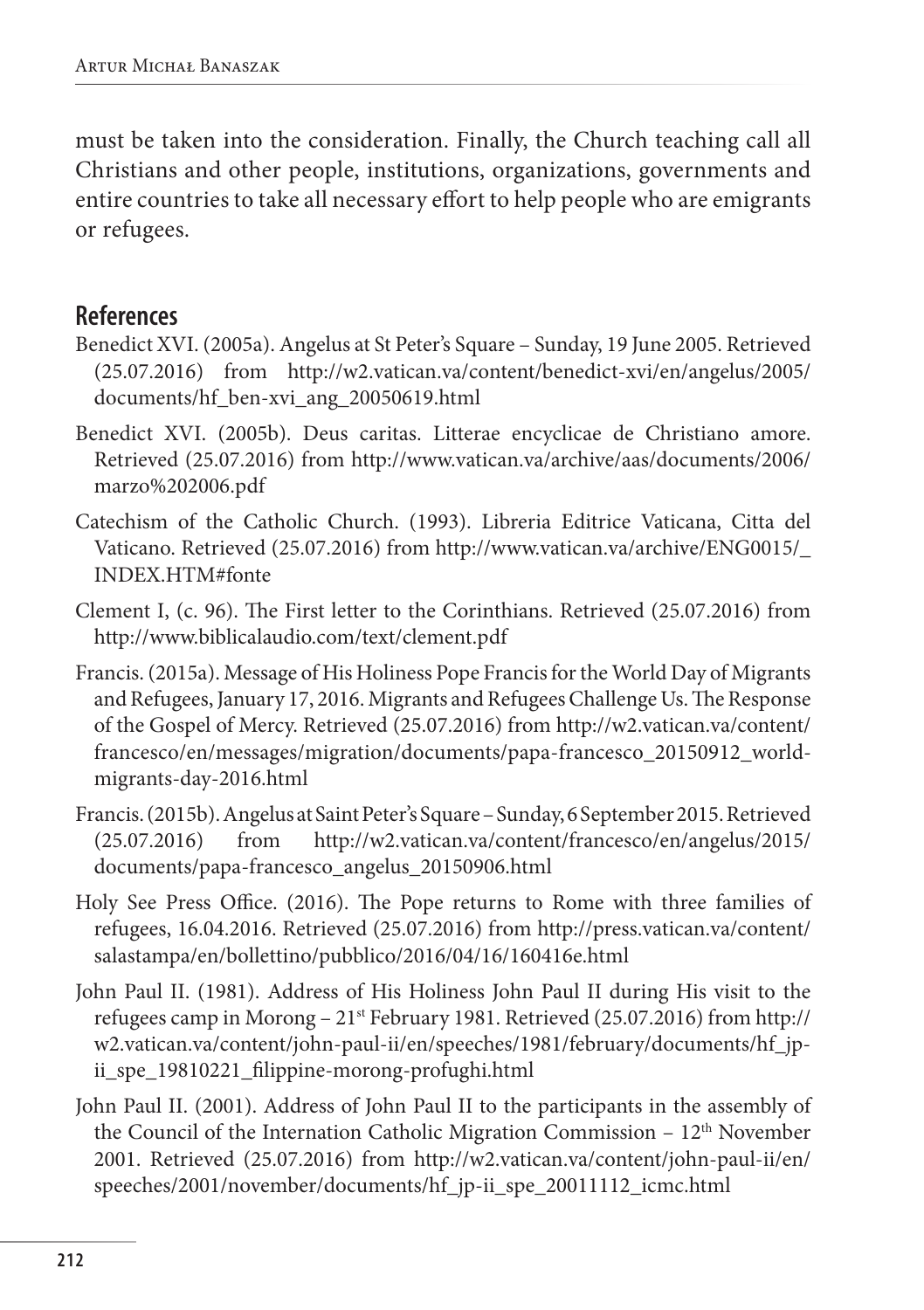- John Paul II. (2003). Message of the Holy Father John P II for the 90th World Day of Migrants and Refugees 2004 – Migration with a view to peace. Retrieved (25.07.2016) from http://w2.vatican.va/content/john-paul-ii/en/messages/migration/documents/ hf\_jp-ii\_mes\_20031223\_world-migration-day-2004.html
- John XXIII. (1963). Pacem in terries. Litterae encyclicea de pace omnium gentium in veritate, iustitia, caritate, libertate constituenda. Acta Apostolicae Sedis, LV, pp. 257–304. Retrieved (25.07.2016) from http://www.vatican.va/archive/aas/ documents/AAS-55-1963-ocr.pdf
- Pius XII. (1949). Redemptoris nostri. Epistula encyclica de sacris Palaestinae locis. Acta Apostolicae Sedis, XLI, pp. 161–164. Retrieved (25.07.2016) from http:// www.vatican.va/archive/aas/documents/AAS-41-1949-ocr.pdf
- Pius XII. (1952). Exsul Familia. Constitutio Apostolica de Spirituali Emigrantium Cura. Acta Apostolicae Sedis, XLIV, pp. 649-704. Retrieved (25.07.2016) from http://www.vatican.va/archive/aas/documents/AAS-44–1952-ocr.pdf
- Pontifical Council for Justice and Peace. (2004). Compendium of the Social Doctrine of the Church. Retrieved (25.07.2016) from http://www.vatican.va/roman\_curia/ pontifical\_councils/justpeace/documents/rc\_pc\_justpeace\_doc\_20060526\_ compendio-dott-soc\_en.html
- Pontifical Council for the Pastoral Care of Migrants and Itinerant People, Pontifical Council Cor Unum. (2013). Welcoming Christ in refugees and forcibly displaced persons. Pastoral Guidelines. Retrieved (25.07.2016) from http://www.vatican. va/roman\_curia/pontifical\_councils/corunum/corunum\_en/pubblicazioni\_en/ Rifugiati-2013-INGL.pdf
- Pontifical Council for the Pastoral Care of Migrants and Itinerant People. (2004). Instruction Erga migrantes caritas Christi – The love of Christ towards migrants. Retrieved (25.07.2016) from http://www.vatican.va/roman\_curia/pontifical\_ councils/migrants/documents/rc\_pc\_migrants\_doc\_20040514\_erga-migrantescaritas-christi\_en.html
- The Code of Canon law of the Catholic Church. (1983). Libreria Editrice Vaticana, Citta del Vaticano. Retrieved (25.07.2016) from http://www.vatican.va/archive/ ENG1104/\_INDEX.HTM
- The Constitutions of the Holy Apostles. Book VII. Retrieved (25.07.2016) from https://en.wikisource.org/wiki/Ante-Nicene\_Fathers/Volume\_VII/Constitutions\_ of\_the\_Holy\_Apostles
- The Second Vatican Council. (1965). Gaudium et spes. Constitutio pastoralis de Ecclesia in mundo huis temporis. Acta Apostolicae Sedis, LVIII, pp. 1025-1120. Retrieved (25.07.2016) from http://www.vatican.va/archive/aas/documents/AAS-58-1966-ocr.pdf